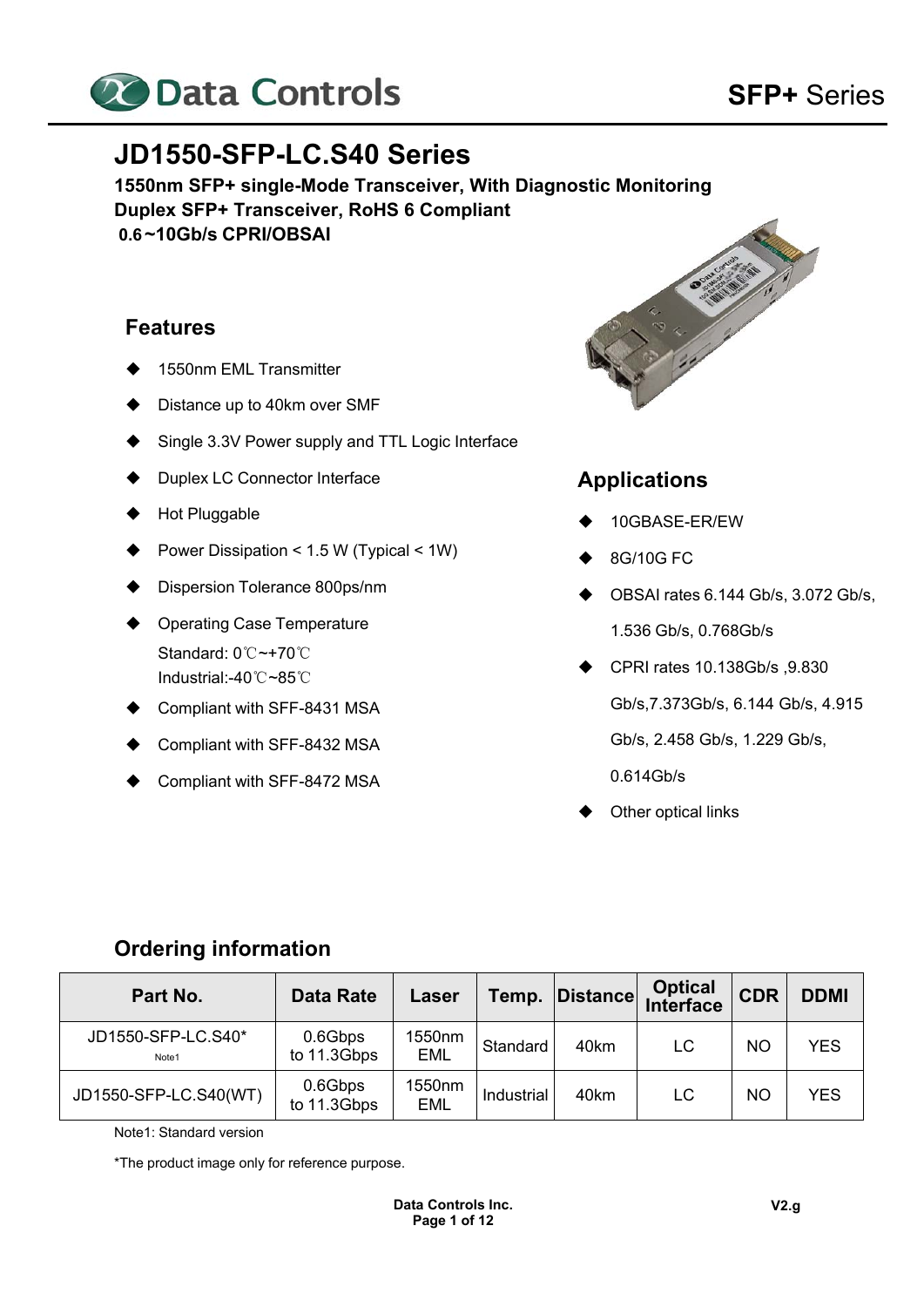# **Regulatory Compliance\*Note2**

| <b>Product Certificate</b> | <b>Certificate Number</b> | <b>Applicable Standard</b>    |  |  |
|----------------------------|---------------------------|-------------------------------|--|--|
|                            |                           | EN 60950-1:2006+A11+A1+A12+A2 |  |  |
| TUV                        | R50135086                 | EN 60825-1:2014               |  |  |
|                            |                           | EN 60825-2:2004+A1+A2         |  |  |
|                            |                           | UL 60950-1                    |  |  |
| UL                         | E317337                   | CSA C22.2 No. 60950-1-07      |  |  |
|                            |                           | EN 55022:2010                 |  |  |
| <b>EMC CE</b>              | AE 50285865 0001          | EN 55024:2010                 |  |  |
| <b>FCC</b>                 | WTF14F0514417E            | 47 CFR PART 15 OCT., 2013     |  |  |
| <b>FDA</b>                 |                           | CDRH 1040.10                  |  |  |
| <b>ROHS</b>                |                           | 2011/65/EU                    |  |  |

Note2: The above certificate number updated to June 2014, because some certificate will be updated every year, such as FCC, FDA and ROHS. For the latest certification information, please check with Data Controls Inc..

# **Product Description**

The JD1550-SFP-LC.S40 series single mode transceiver is small form factor pluggable module for duplex optical data communications up to 10G. It is with the SFP+ 20-pin connector to allow hot plug capability.

This module is designed for single mode fiber and operates at a nominal wavelength of 1550 nm. The transmitter section uses a 1550nm EML, which is class 1 laser compliant according to International Safety Standard IEC-60825.

The receiver section uses an integrated InGaAs detector preamplifier (IDP) mounted in an optical header and a limiting post-amplifier IC.

## **Absolute Maximum Ratings\* Note3**

| <b>Parameter</b>    | <b>Symbol</b> | Min.   | Max.  | Unit   |
|---------------------|---------------|--------|-------|--------|
| Storage Temperature |               | -40    | $+85$ | $\sim$ |
| Supply Voltage      | Vcc           | $-0.5$ | 3.6   |        |

Note3: Exceeding any one of these values may destroy the device permanently.

# **Recommended Operating Conditions**

| <b>Parameter</b>                  | <b>Symbol</b>  |                   | Min.  | <b>Typical</b> | Max.  | Unit        |
|-----------------------------------|----------------|-------------------|-------|----------------|-------|-------------|
|                                   |                | Standard          | 0     |                | $+70$ | $^{\circ}C$ |
| <b>Operating Case Temperature</b> | Тc             | Industrial        | $-40$ |                | 85    | $^{\circ}C$ |
| <b>Power Supply Voltage</b>       | Vcc            |                   | 3.15  | 3.3            | 3.45  |             |
| <b>Power Supply Current</b>       | Icc            |                   |       |                | 455   | mA          |
| <b>Surge Current</b>              | <b>I</b> Surge |                   |       |                | $+30$ | mA          |
| <b>Baud Rate</b>                  |                | JD1550-SFP-LC.S40 |       |                | 11.3  | Gbit/s      |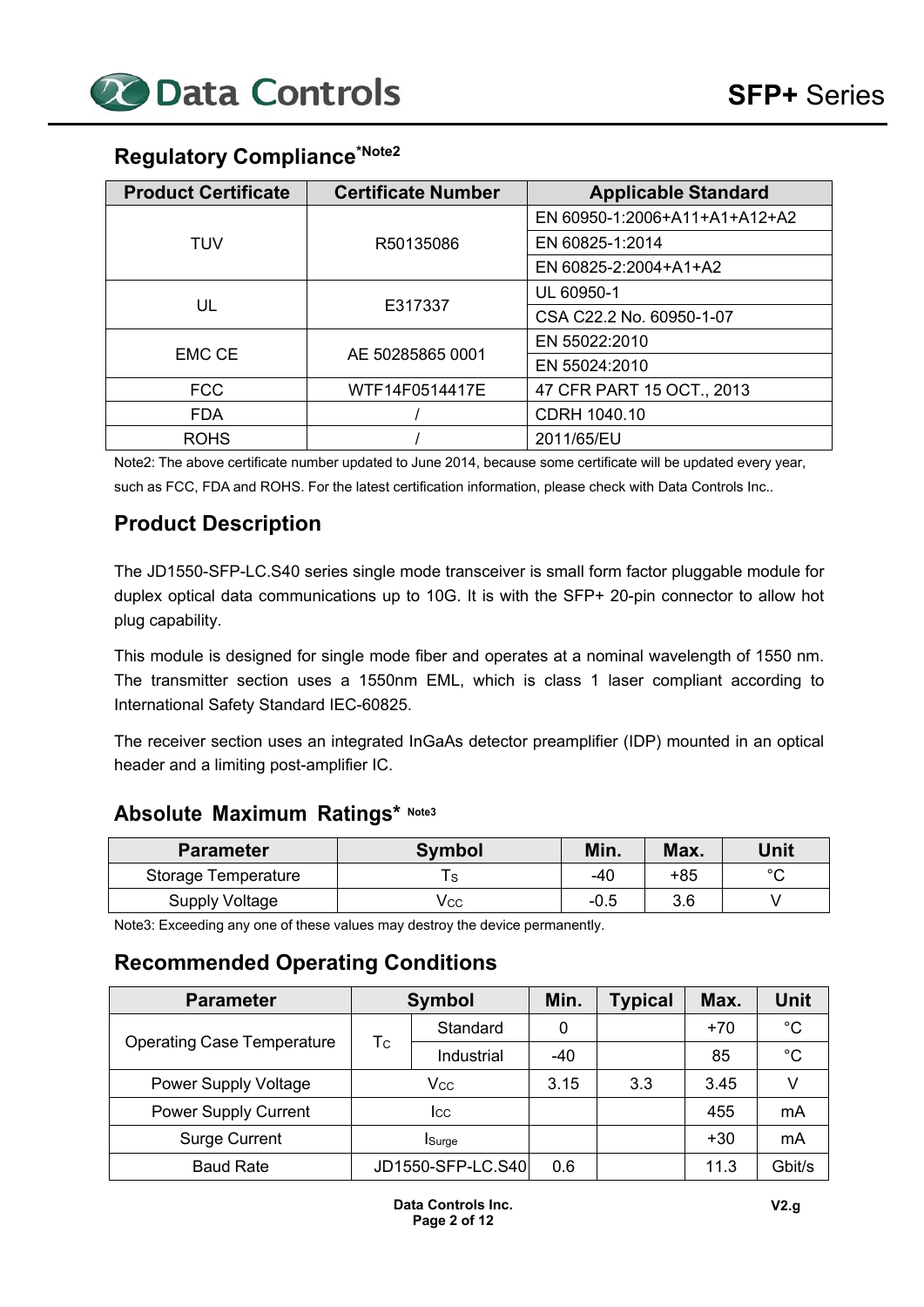# **Performance Specifications – Electrical**

| <b>Parameter</b>                     | <b>Symbol</b> | Min.           | Typ.               | <b>Max</b> | <b>Unit</b> | <b>Notes</b>                   |
|--------------------------------------|---------------|----------------|--------------------|------------|-------------|--------------------------------|
|                                      |               |                | <b>Transmitter</b> |            |             |                                |
| <b>CML</b><br>Inputs(Differential)   | Vin           | 150            |                    | 1200       | mVpp        | AC coupled<br>inputs           |
| Input Impedance<br>(Differential)    | Zin           | 85             | 100                | 115        | ohms        | $Rin > 100$ kohms<br>@DC       |
| Tx DISABLE Input<br>Voltage - High   |               | $\overline{2}$ |                    | $Vcc+0.3$  | $\vee$      |                                |
| Tx DISABLE Input<br>Voltage - Low    |               | 0              |                    | 0.8        | V           |                                |
| Tx FAULT Output<br>Voltage - High    |               | $\overline{2}$ |                    | $Vcc+0.3$  | $\vee$      | $Io = 400 \mu A$ ; Host<br>Vcc |
| Tx FAULT Output<br>Voltage - Low     |               | 0              |                    | 0.5        | V           | $I_0 = -4.0mA$                 |
|                                      |               |                | <b>Receiver</b>    |            |             |                                |
| <b>CML Outputs</b><br>(Differential) | Vout          | 350            |                    | 700        | mVpp        | AC coupled<br>outputs          |
| Output Impedance<br>(Differential)   | Zout          | 85             | 100                | 115        | ohms        |                                |
| Rx LOS Output<br>Voltage - High      |               | $\overline{2}$ |                    | $Vcc+0.3$  | $\vee$      | $Io = 400 \mu A$ ; Host<br>Vcc |
| Rx LOS Output<br>Voltage - Low       |               | $\mathbf 0$    |                    | 0.8        | V           | $I_0 = -4.0$ mA                |
| MOD_DEF (2:0)                        | VoH           | 2.5            |                    |            | V           | With Serial ID                 |
|                                      | VoL           | 0              |                    | 0.5        | V           |                                |

# **Performance Specifications – Optical**

| <b>Parameter</b>                          | <b>Symbol</b> | Min.   | <b>Typical</b> | Max.   | <b>Unit</b> |
|-------------------------------------------|---------------|--------|----------------|--------|-------------|
| 9µm Core Diameter SMF                     |               |        | 40             |        | km          |
| <b>Transmitter</b>                        |               |        |                |        |             |
| Center Wavelength                         | λс            | 1530   | 1550           | 1565   | nm          |
| Spectral Width (-20dB)                    | Δλ            |        |                |        | nm          |
| Side Mode Suppression Ratio               | <b>SMSR</b>   | 30     |                |        | dB          |
| Average Output Power*note4                | Pout, AVG     | $-4.7$ | -1             | 4      | dBm         |
| <b>Optical Modulation Amplitude</b>       | Pout, OMA     |        |                |        | dBm         |
| <b>Extinction Ratio</b>                   | ER.           | 3.5    |                |        | dB          |
| <b>Transmitter and Dispersion Penalty</b> | TDP           |        |                | 2      | dB          |
| Average Power of OFF Transmitter          |               |        |                | $-30$  | dBm         |
| <b>Relative Intensity Noise</b>           | <b>RIN</b>    |        |                | $-128$ | dB/Hz       |
| <b>TX Disable Assert Time</b>             | t off         |        |                | 10     | <b>us</b>   |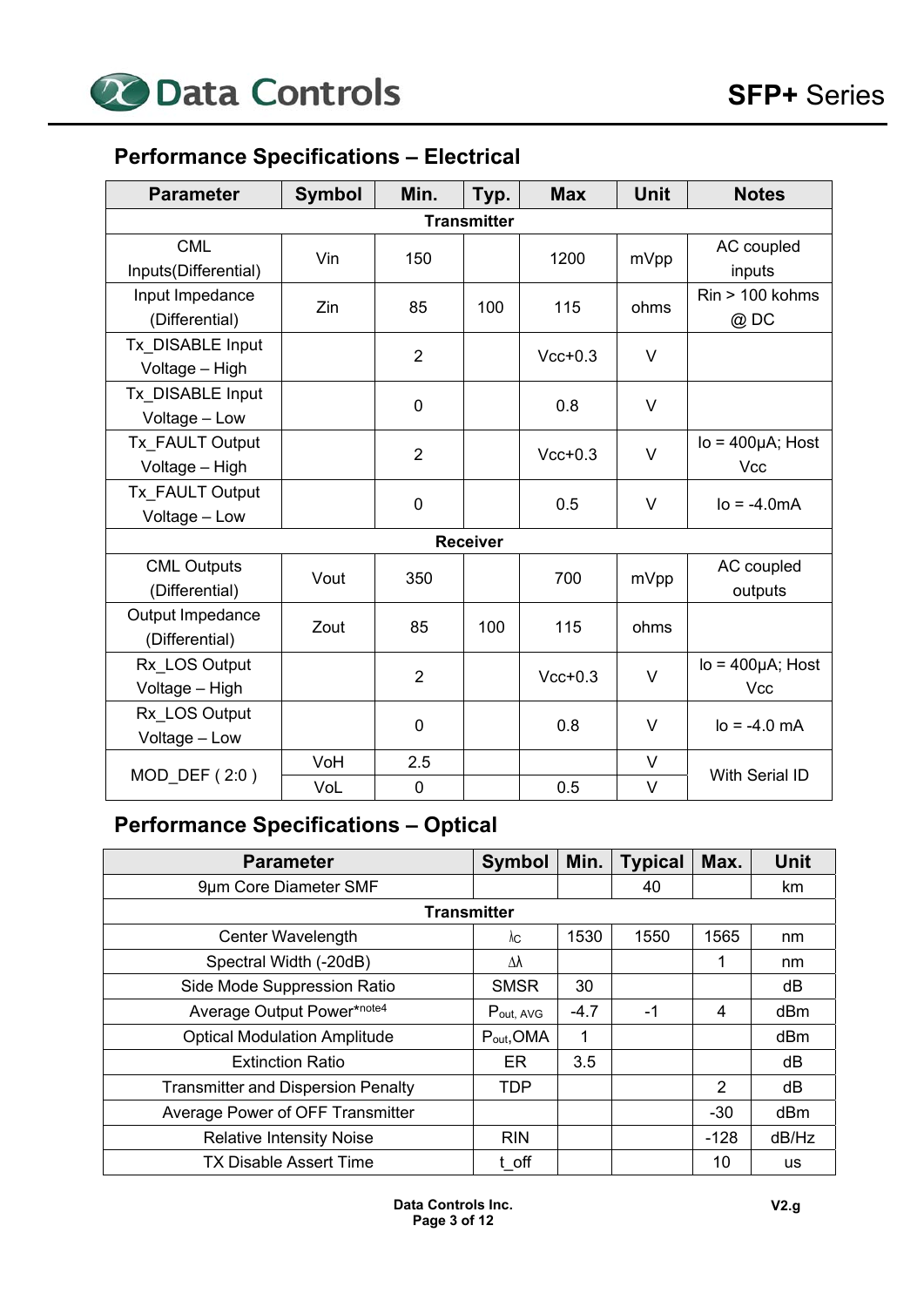

| <b>Receiver</b>          |                             |                          |  |         |     |  |  |  |  |
|--------------------------|-----------------------------|--------------------------|--|---------|-----|--|--|--|--|
| Center Wavelength        | ٨C                          | 1530                     |  | 1565    | nm  |  |  |  |  |
| Sensitivity *note5       | $P_{min}$                   |                          |  | $-15.8$ | dBm |  |  |  |  |
| <b>Receiver Overload</b> | <b>PMAX</b>                 | $\overline{\phantom{0}}$ |  |         | dBm |  |  |  |  |
| <b>LOS De-Assert</b>     | LOS <sub>D</sub>            |                          |  | $-16.5$ | dBm |  |  |  |  |
| <b>LOS Assert</b>        | $\mathsf{LOS}_{\mathsf{A}}$ | $-30$                    |  |         | dBm |  |  |  |  |

Note4: Output is coupled into a 9/125um SMF. The -4.7dBm is reference IEEE 802.3ae, the typical value is -1dBm. Note5: Minimum average optical power measured at the BER less than 1E-12, back to back. The measure pattern is PRBS 231-1.

# **SFP+ Transceiver Electrical Pad Layout**



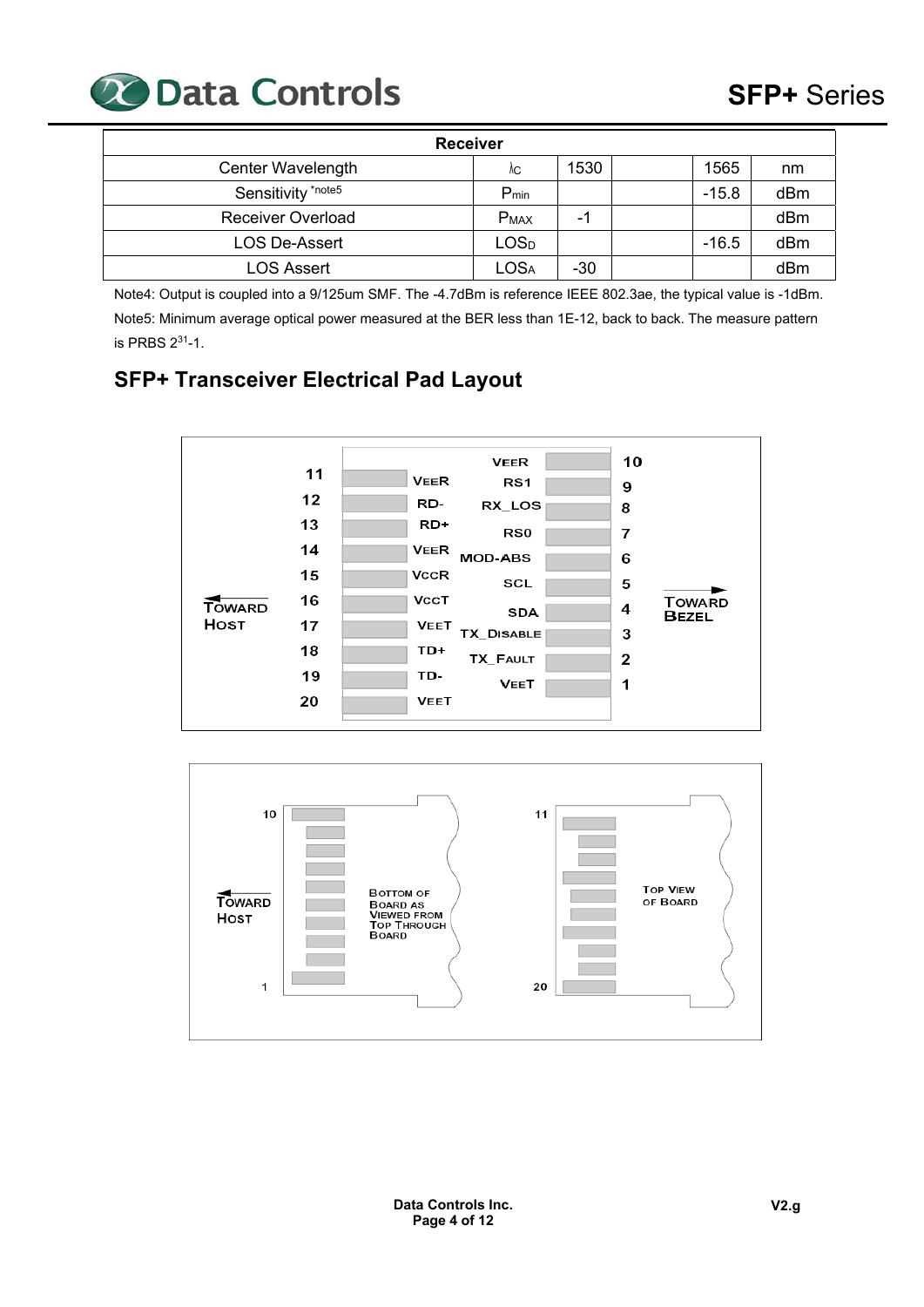## **Pin Function Definitions**

| Pin<br>Num.    | <b>Name</b>       | <b>FUNCTION</b>                        | Plug<br>Seq.   | <b>Notes</b>                            |
|----------------|-------------------|----------------------------------------|----------------|-----------------------------------------|
| 1              | VeeT              | <b>Transmitter Ground</b>              | 1              | Note 5                                  |
| $\overline{2}$ | <b>TX Fault</b>   | <b>Transmitter Fault</b><br>Indication | 3              | Note 1                                  |
| 3              | <b>TX Disable</b> | <b>Transmitter Disable</b>             | 3              | Note 2, Module disables on high or open |
| $\overline{4}$ | <b>SDA</b>        | <b>Module Definition 2</b>             | 3              | 2-wire Serial Interface Data Line.      |
| 5              | <b>SCL</b>        | <b>Module Definition 1</b>             | 3              | 2-wire Serial Interface Clock.          |
| 6              | MOD ABS           | Module Definition 0                    | 3              | Note <sub>3</sub>                       |
| $\overline{7}$ | RS <sub>0</sub>   | <b>RX Rate Select</b><br>(LVTTL).      | 3              | No Function Implement.                  |
| 8              | <b>LOS</b>        | Loss of Signal                         | 3              | Note 4                                  |
| 9              | RS <sub>1</sub>   | <b>TX Rate Select</b><br>(LVTTL).      | 1              | No Function Implement.                  |
| 10             | VeeR              | <b>Receiver Ground</b>                 | 1              | Note 5                                  |
| 11             | VeeR              | <b>Receiver Ground</b>                 | 1              | Note 5                                  |
| 12             | RD-               | Inv. Received Data<br>Out              | 3              | Note 6                                  |
| 13             | $RD+$             | <b>Received Data Out</b>               | 3              | Note 6                                  |
| 14             | VeeR              | <b>Receiver Ground</b>                 | 1              | Note 5                                  |
| 15             | <b>VccR</b>       | <b>Receiver Power</b>                  | $\overline{2}$ | $3.3V \pm 5%$ , Note 7                  |
| 16             | <b>VccT</b>       | <b>Transmitter Power</b>               | $\overline{2}$ | $3.3V \pm 5%$ , Note 7                  |
| 17             | VeeT              | <b>Transmitter Ground</b>              | $\mathbf{1}$   | Note 5                                  |
| 18             | $TD+$             | <b>Transmit Data In</b>                | 3              | Note 8                                  |
| 19             | TD-               | Inv. Transmit Data In                  | 3              | Note 8                                  |
| 20             | VeeT              | <b>Transmitter Ground</b>              | 1              | Note 5                                  |

### **Notes:**

1) TX Fault is an open collector/drain output, which should be pulled up with a 4.7K – 10KΩ resistor on the host board. Pull up voltage between 2.0V and VccT/R+0.3V. When high, output indicates a laser fault of some kind. Low indicates normal operation. In the low state, the output will be pulled to < 0.8V.

2) TX disable is an input that is used to shut down the transmitter optical output. It is pulled up within the module with a 4.7K – 10 KΩ resistor. Its states are:

Low  $(0 - 0.8V)$ : Transmitter on

(>0.8, < 2.0V): Undefined

High (2.0 – 3.465V): Transmitter Disabled

Open: Transmitter Disabled

3) Module Absent, connected to VeeT or VeeR in the module.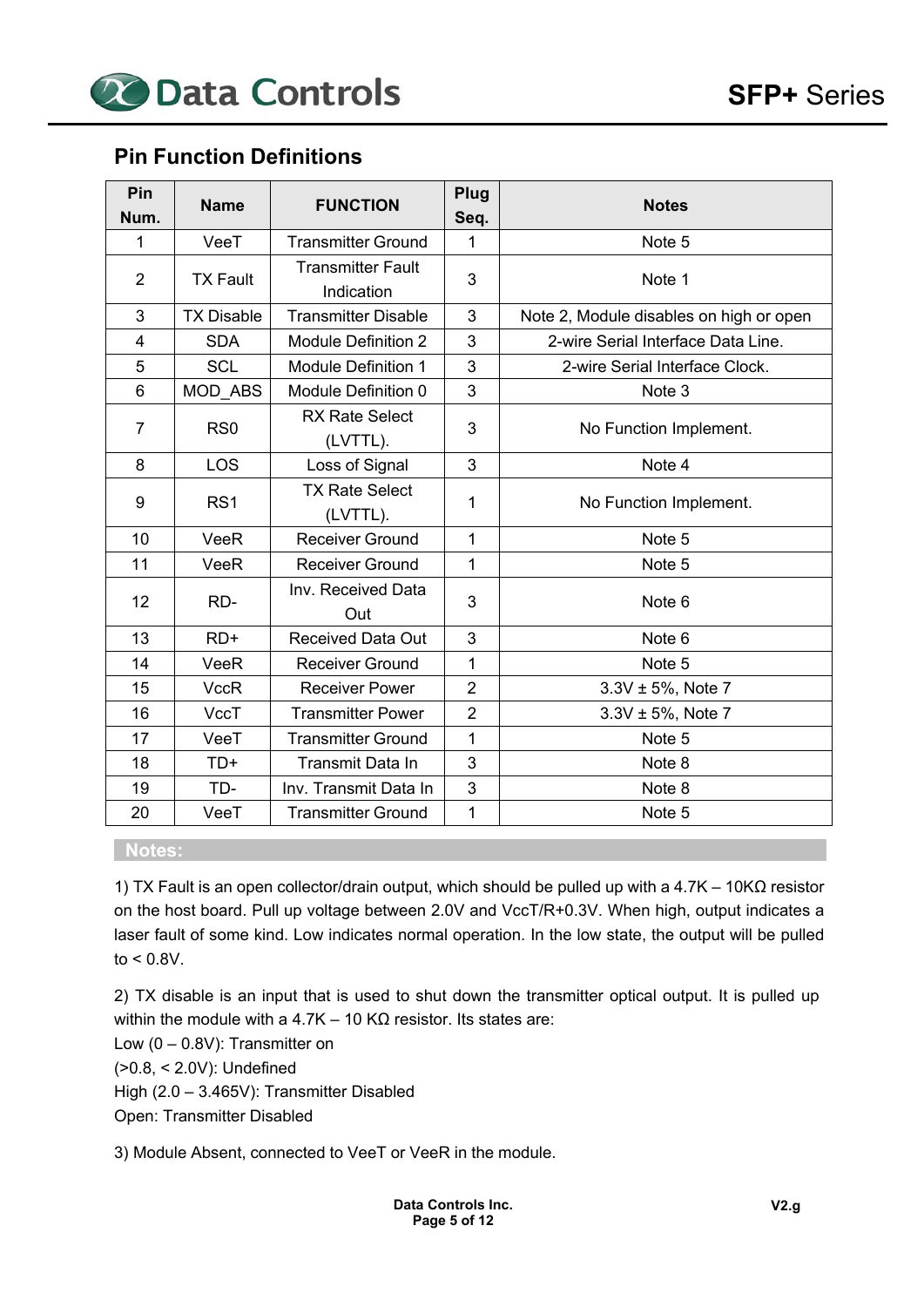**20 Data Controls SFP+ Series** 

4) LOS (Loss of Signal) is an open collector/drain output, which should be pulled up with a 4.7K – 10KΩ resistor. Pull up voltage between 2.0V and VccT/R+0.3V. When high, this output indicates the received optical power is below the worst-case receiver sensitivity (as defined by the standard in use). Low indicates normal operation. In the low state, the output will be pulled to  $< 0.8V$ .

5) The module signal ground contacts, VeeR and VeeT, should be isolated from the module case.

6) RD-/+: These are the differential receiver outputs. They are AC coupled 100Ω differential lines which should be terminated with 100Ω (differential) at the user SERDES. The AC coupling is done inside the module and is thus not required on the host board. The voltage swing on these lines will be between 350 and 700 mV differential (175 –350 mV single ended) when properly terminated.

7) VccR and VccT are the receiver and transmitter power supplies. They are defined as 3.3V ±5% at the SFP+ connector pin. Maximum supply current is 680Ma. Recommended host board power supply filtering is shown below. Inductors with DC resistance of less than 1 ohm should be used in order to maintain the required voltage at the SFP+ input pin with 3.3V supply voltage. When the recommended supply-filtering network is used, hot plugging of the SFP+ transceiver module will result in an inrush current of no more than 30 mA greater than the steady state value. VccR and VccT may be internally connected within the SFP+ transceiver module.

8) TD-/+: These are the differential transmitter inputs. They are AC-coupled, differential lines with 100Ω differential termination inside the module. The AC coupling is done inside the module and is thus not required on the host board. The inputs will accept differential swings of 150 – 1200 mV (75 – 600mV single-ended).

#### **EEPROM**

The serial interface uses the 2-wire serial CMOS EEPROM protocol defined for the ATMEL AT24C02/04 family of components. When the serial protocol is activated, the host generates the serial clock signal (SCL). The positive edge clocks data into those segments of the EEPROM that are not writing protected within the SFP+ transceiver. The negative edge clocks data from the SFP+ transceiver. The serial data signal (SDA) is bi-directional for serial data transfer. The host uses SDA in conjunction with SCL to mark the start and end of serial protocol activation. The memories are organized as a series of 8-bit data words that can be addressed individually or sequentially.

The Module provides diagnostic information about the present operating conditions. The transceiver generates this diagnostic data by digitization of internal analog signals. Calibration and alarm/warning threshold data is written during device manufacture. Received power monitoring, transmitted power monitoring, bias current monitoring, supply voltage monitoring and temperature monitoring all are implemented. If the module is defined as external calibrated, the diagnostic data are raw A/D values and must be converted to real world units using calibration constants stored in EEPROM locations 56 – 95 at wire serial bus address A2h. The digital diagnostic memory map specific data field define as following .For detail EEPROM information, please refer to the related document of SFF 8472 Rev 10.2.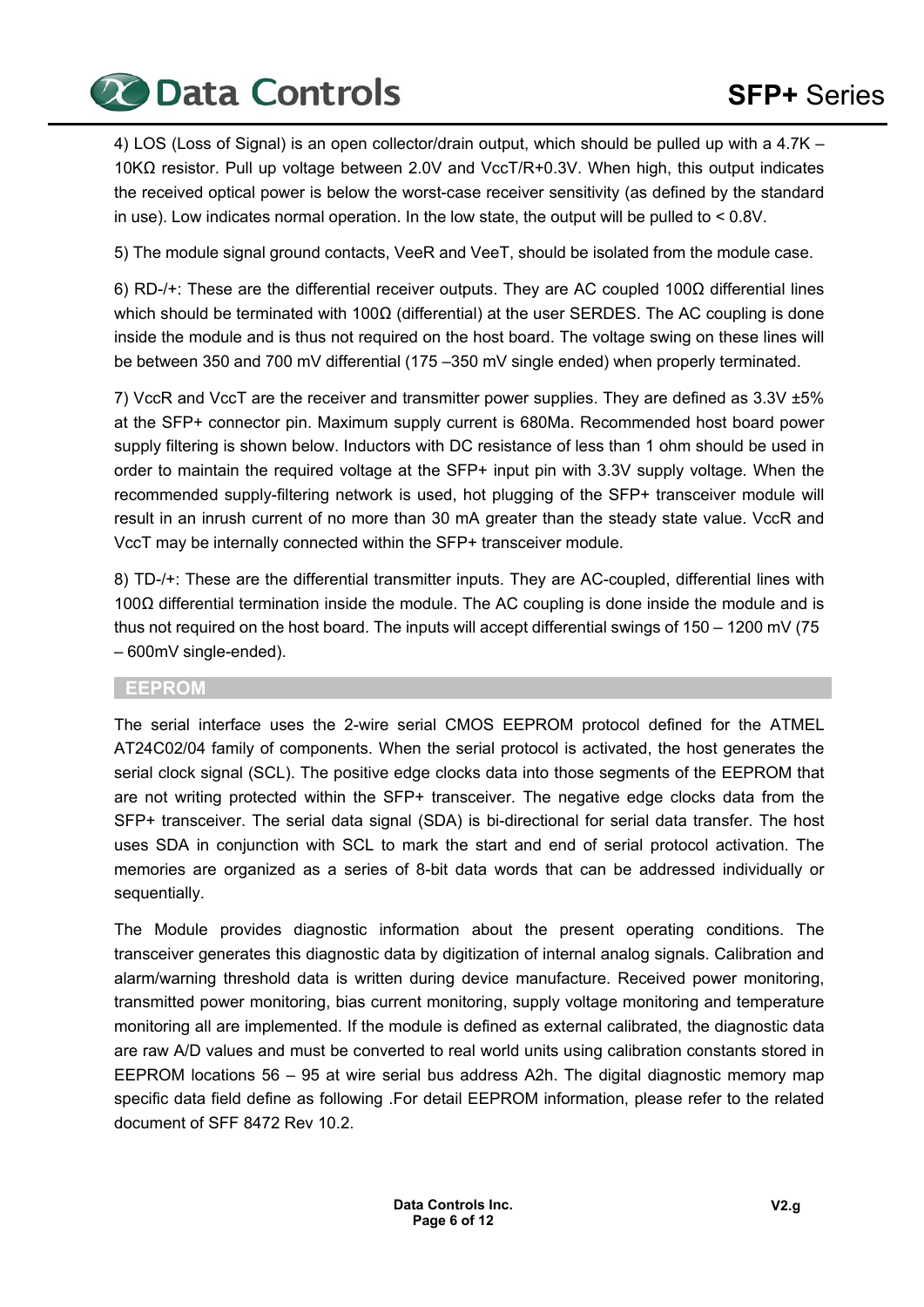

|                            |                                       | 2 wire address 1010000X (A0h)                   |                             |                                                  | 2 wire address 1010001X (A2h)                                  |                    |            |
|----------------------------|---------------------------------------|-------------------------------------------------|-----------------------------|--------------------------------------------------|----------------------------------------------------------------|--------------------|------------|
|                            |                                       | 0<br>Serial ID Defined by<br>SFP MSA (96 bytes) |                             | 0<br>55                                          | Alarm and Warning<br>Thresholds (56 bytes)                     |                    |            |
|                            |                                       |                                                 |                             |                                                  | Cal Constants<br>$(40 \text{ bytes})$                          |                    |            |
|                            |                                       | 95<br>Vendor Specific                           |                             | 95                                               | Real Time Diagnostic<br>Interface (24 bytes)                   |                    |            |
|                            |                                       | $(32 \text{ bytes})$                            |                             | 119                                              | Vendor Specific (8 ytes)                                       |                    |            |
|                            |                                       | 127<br>Reserved                                 |                             | 127                                              | User Writable                                                  |                    |            |
|                            |                                       | $(128 \text{ bytes})$                           |                             | 247                                              | EEPROM (120 bytes)<br>Vendor Specific (8 ytes)                 |                    |            |
|                            |                                       | 255                                             |                             | 255                                              |                                                                |                    |            |
|                            |                                       | <b>EEPROM Address</b>                           |                             | A0h                                              |                                                                | Version            | V1.0       |
| <b>Data</b><br><b>Addr</b> | <b>Field</b><br><b>Size</b><br>(Byte) | <b>Name Of filed</b>                            | <b>Description of field</b> |                                                  |                                                                | <b>Coded value</b> | <b>Hex</b> |
|                            |                                       |                                                 |                             | <b>BASE ID FIELDS</b>                            |                                                                |                    |            |
| $\mathbf 0$                | $\mathbf{1}$                          | Identifier                                      |                             | Type of serial transceiver                       |                                                                | SFP+               | 03         |
| 1                          | 1                                     | Ext.Identifier                                  |                             | serial transceiver                               | Extended identifier of Type of                                 | MOD_DEF 4          | 04         |
| $\overline{2}$             | $\mathbf{1}$                          | Connector                                       |                             | Code for connector type                          |                                                                | LC                 | 07         |
| 3                          |                                       |                                                 |                             |                                                  | 10G Ethernet Compliance Codes<br>& Infiniband Compliance Codes | 10G Base-ER        | 80         |
| 4                          |                                       |                                                 |                             | Codes                                            | Part of SONET Compliance                                       |                    | 00         |
| 5                          |                                       |                                                 |                             | <b>SONET Compliance Codes</b>                    |                                                                |                    | 00         |
| 6                          |                                       |                                                 |                             |                                                  | <b>Ethernet Compliance Codes</b>                               |                    | 00         |
| 7                          | 8                                     | Transceiver                                     |                             | Fibre Channel technology                         | Fiber Channel link length & part of                            |                    | $00\,$     |
| 8                          |                                       |                                                 |                             | technology                                       | Part of Fiber Channel transmitter                              |                    | $00\,$     |
|                            |                                       |                                                 |                             |                                                  | <b>Fiber Channel Transmission</b>                              |                    |            |
| 9                          |                                       |                                                 |                             | media                                            |                                                                |                    | $00\,$     |
| 10                         |                                       |                                                 |                             | <b>Fiber Channel speed</b>                       |                                                                |                    | $00\,$     |
| 11                         | 1                                     | Encoding                                        |                             | Code for high speed serial<br>encoding algorithm |                                                                | 64B/66B            | 06         |
| 12                         | 1                                     | BR, Nominal                                     |                             | 100MBd.                                          | Nominal signalling rate, units of                              | 10.3Gbps           | 67         |
| 13                         | $\mathbf{1}$                          | Rate Identifier                                 |                             |                                                  | Type of rate select functionality                              |                    | 00         |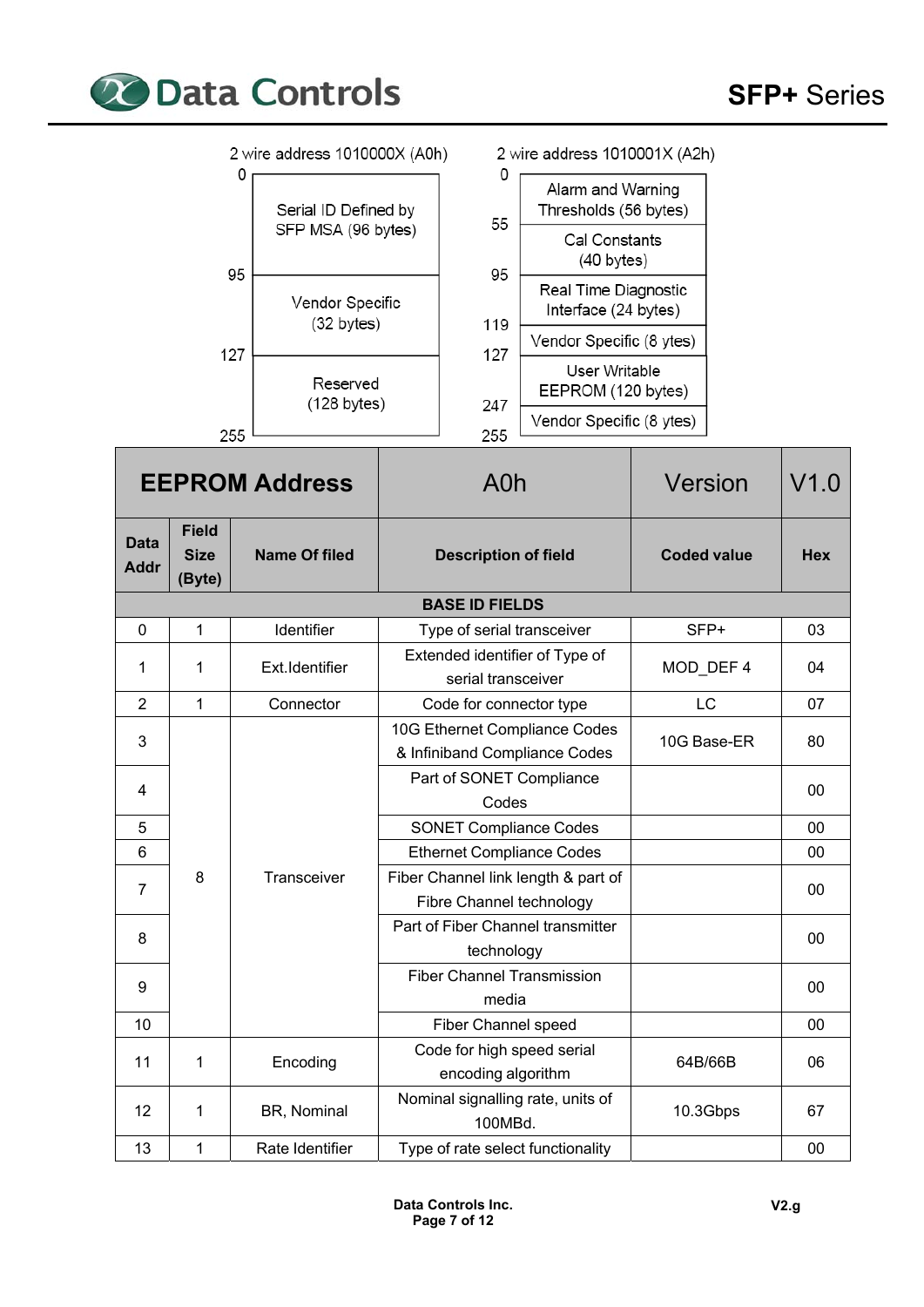

| 14 | 1            | Length(SMF, km) | Link length supported for single<br>mode fiber, units of km    | 40(km)          | 28 |
|----|--------------|-----------------|----------------------------------------------------------------|-----------------|----|
| 15 | 1            | Length (SMF)    | Link length supported for single<br>mode fiber, units of 100 m | 25.5(km)        | FF |
|    |              |                 |                                                                |                 |    |
| 16 | 1            | Length (50um)   | Link length supported for 50 um<br>OM2 fiber, units of 10 m    |                 | 00 |
| 17 | 1            | Length (62.5um) | Link length supported for 62.5 um<br>OM1 fiber, units of 10 m  |                 | 00 |
| 18 | 1            | Length (Copper) | Link length supported for copper,<br>units of meters           |                 | 00 |
| 19 | 1            | Length (OM3)    | Link length supported for 50 um<br>OM3 fiber, units of 10 m    |                 | 00 |
| 20 |              |                 |                                                                | D               | 44 |
| 21 |              |                 |                                                                | a               | 61 |
| 22 |              |                 |                                                                | t               | 74 |
| 23 |              |                 |                                                                | a               | 61 |
| 24 |              |                 |                                                                | <space></space> | 20 |
| 25 |              |                 | Vendor name (ASCII)                                            | $\mathsf{C}$    | 43 |
| 26 |              |                 |                                                                | $\mathsf{o}$    | 6F |
| 27 | 16           | Vendor name     |                                                                | n               | 6E |
| 28 |              |                 |                                                                | t               | 74 |
| 29 |              |                 | r                                                              | 72              |    |
| 30 |              |                 | $\mathsf{o}$                                                   | 6F              |    |
| 31 |              |                 |                                                                |                 | 6C |
| 32 |              |                 |                                                                | $\mathbf s$     | 73 |
| 33 |              |                 |                                                                | <space></space> | 20 |
| 34 |              |                 |                                                                | <space></space> | 20 |
| 35 |              |                 |                                                                | <space></space> | 20 |
| 36 | 1            |                 | Reserved                                                       |                 | 00 |
| 37 |              |                 |                                                                |                 | 00 |
| 38 | $\mathbf{3}$ | Vendor OUI      | SFP vendor IEEE company ID                                     |                 | 00 |
| 39 |              |                 |                                                                |                 | 00 |
| 40 |              |                 |                                                                | X               | XX |
| 41 |              |                 |                                                                | x               | XX |
| 42 |              |                 |                                                                | X               | XX |
| 43 |              |                 |                                                                | x               | XX |
| 44 | 16           | Vendor PN       | Part number provided by vendor                                 | X               | XX |
| 45 |              |                 | (ASCII)                                                        | X               | XX |
| 46 |              |                 |                                                                | X               | XX |
| 47 |              |                 |                                                                | х               | XX |
| 48 |              |                 |                                                                | X               | XX |
| 49 |              |                 |                                                                | X               | XX |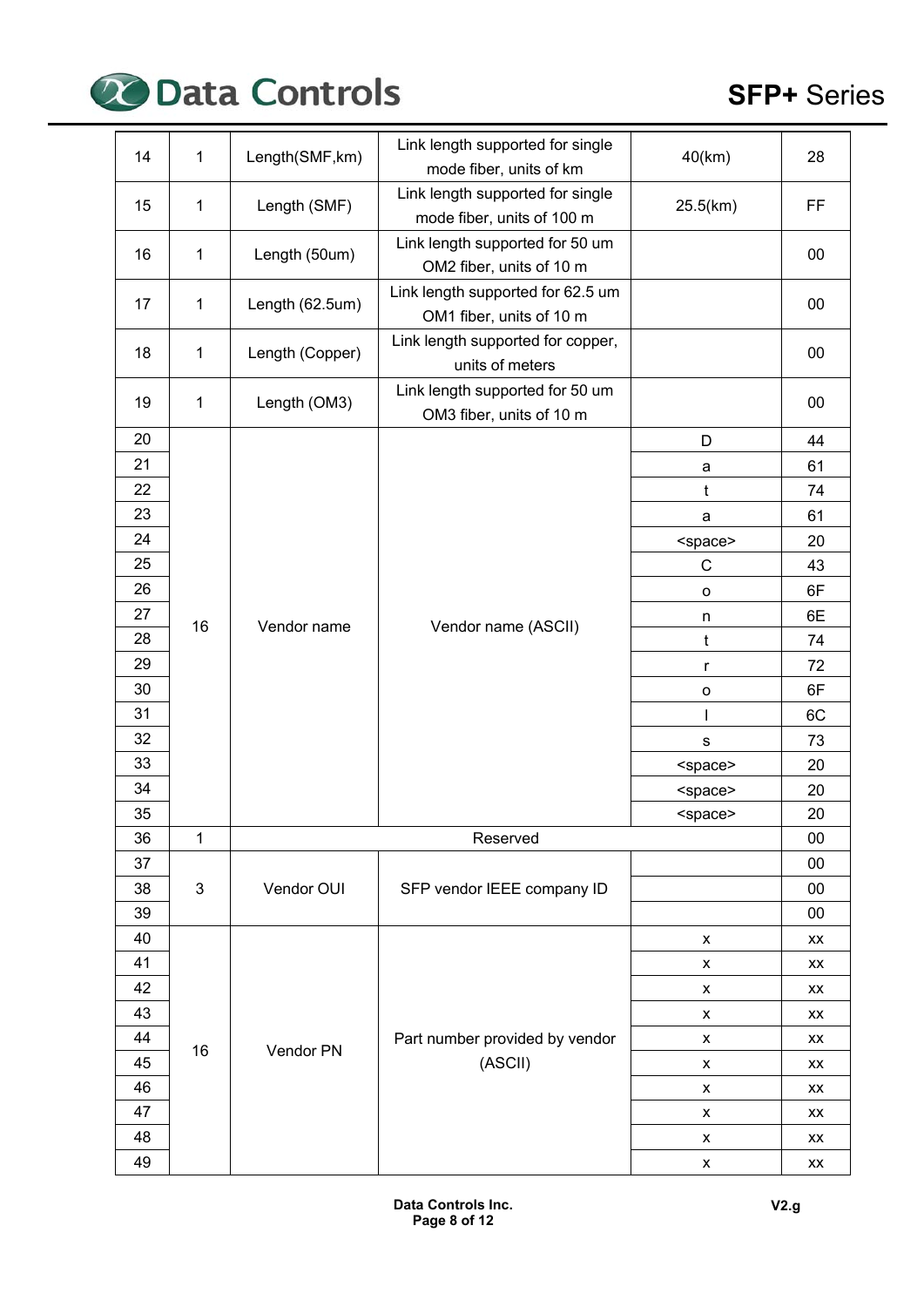

| 50 |                |            |                                   | X                 | XX     |
|----|----------------|------------|-----------------------------------|-------------------|--------|
| 51 |                |            |                                   | X                 | XX     |
| 52 |                |            |                                   | X                 | XX     |
| 53 |                |            |                                   | X                 | XX     |
| 54 |                |            |                                   | x                 | XX     |
| 55 |                |            |                                   | <space></space>   | 20     |
| 56 |                |            |                                   | 1                 | 31     |
| 57 |                |            | Revision level for part number    |                   | 2E     |
| 58 | 4              | Vendor rev | provided by vendor (ASCII)        | 1                 | 31     |
| 59 |                |            |                                   | <space></space>   | 20     |
| 60 |                |            |                                   |                   | 06     |
| 61 | $\overline{2}$ | Wavelength | Laser Wavelength                  | 1550nm            | 0E     |
| 62 | 1              |            | Reserved                          |                   | $00\,$ |
|    |                |            | Check code for Base ID Fields     |                   |        |
| 63 | 1              | CC_BASE    | (addresses 0 to 62)               | Note <sub>6</sub> | XX     |
| 64 |                |            | Indicates which optional          | TX_DISABLE,       | $00\,$ |
|    | $\overline{2}$ | Options    | transceiver signals are           | TX_FAULT          |        |
| 65 |                |            | implemented                       | signal, Rx_LOS    | 1A     |
| 66 | 1              | BR, max    | Upper bit rate margin, units of % |                   | 00     |
| 67 | 1              | BR, min    | Lower bit rate margin, units of % |                   | 00     |
| 68 |                |            |                                   | X                 | XX     |
| 69 |                |            |                                   | X                 | XX     |
| 70 |                |            |                                   | X                 | XX     |
| 71 |                |            |                                   | X                 | XX     |
| 72 |                |            |                                   | X                 | XX     |
| 73 |                |            |                                   | X                 | XX     |
| 74 |                |            |                                   | X                 | XX     |
| 75 |                |            | Serial number provided by vendor  | X                 | XX     |
| 76 | 16             | Vendor SN  | (ASCII)                           | x                 | XX     |
| 77 |                |            |                                   | x                 | XX     |
| 78 |                |            |                                   | <space></space>   | 20     |
| 79 |                |            |                                   | <space></space>   | 20     |
| 80 |                |            |                                   | <space></space>   | 20     |
| 81 |                |            |                                   | <space></space>   | 20     |
| 82 |                |            |                                   | <space></space>   | 20     |
| 83 |                |            |                                   | <space></space>   | 20     |
| 84 |                |            |                                   | Year              | XX     |
| 85 |                |            |                                   | Year              | XX     |
| 86 |                |            |                                   | Month             | XX     |
| 87 | 8              | Date code  | Vendor's manufacturing date code  | Month             | XX     |
| 88 |                |            |                                   | Day               | XX     |
| 89 |                |            |                                   | Day               | XX     |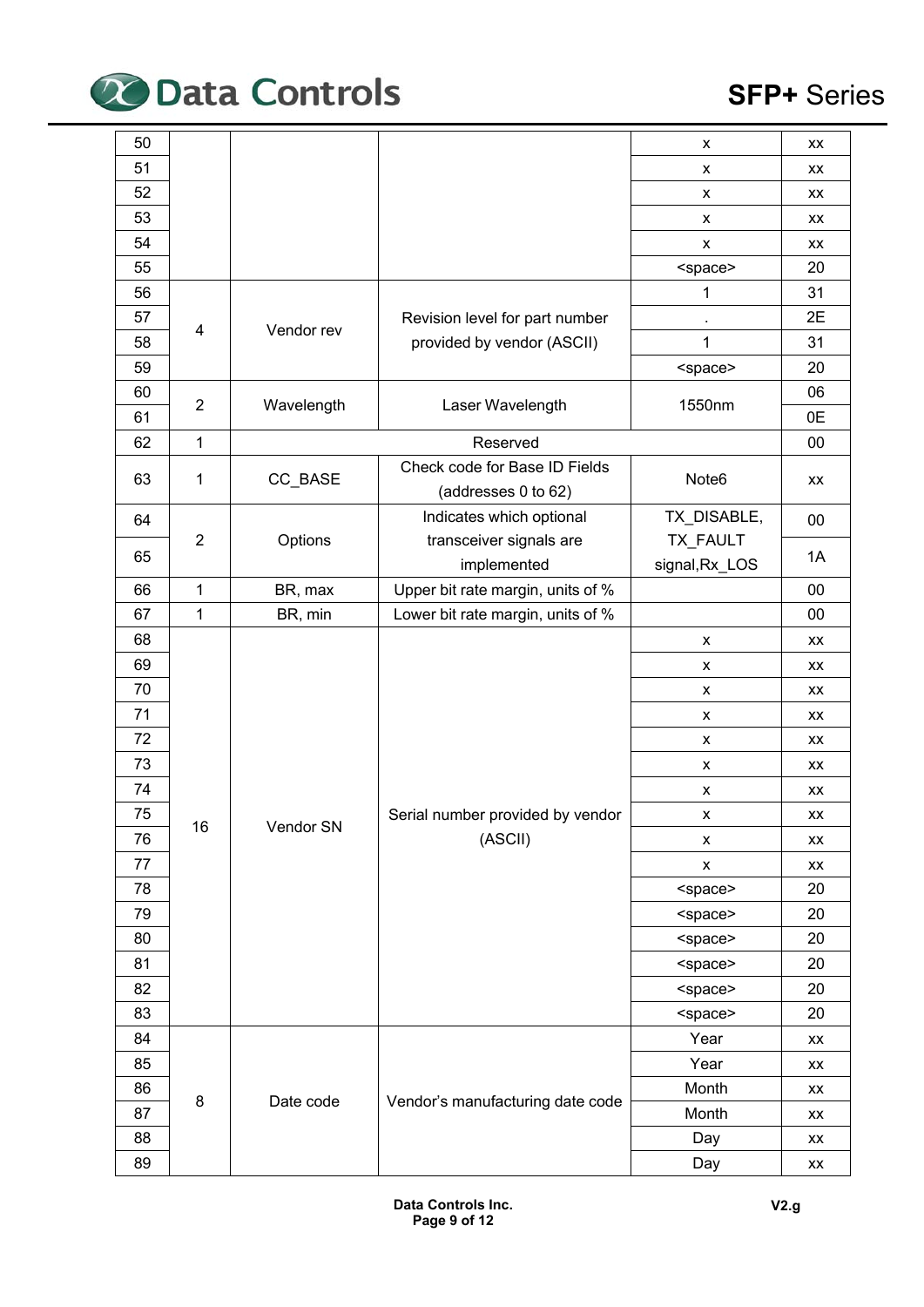

| 90 |                                                                                                              |                         |                                                                                                           | <space></space>     | 20             |  |  |  |
|----|--------------------------------------------------------------------------------------------------------------|-------------------------|-----------------------------------------------------------------------------------------------------------|---------------------|----------------|--|--|--|
| 91 |                                                                                                              |                         |                                                                                                           | <space></space>     | 20             |  |  |  |
|    |                                                                                                              |                         |                                                                                                           | DD Implemented;     |                |  |  |  |
| 92 | 1                                                                                                            | Diagnostic              | Type of diagnostic monitoring is                                                                          | Internally          | 68             |  |  |  |
|    |                                                                                                              | <b>Monitoring Type</b>  | implemented                                                                                               | Calibrated;         |                |  |  |  |
|    |                                                                                                              |                         |                                                                                                           | Average Power       |                |  |  |  |
|    |                                                                                                              |                         |                                                                                                           | Optional            |                |  |  |  |
|    |                                                                                                              |                         |                                                                                                           | Alarm/warning       |                |  |  |  |
|    |                                                                                                              |                         |                                                                                                           | Flags               |                |  |  |  |
| 93 | $\mathbf 1$                                                                                                  | <b>Enhanced Options</b> | Optional enhanced features are                                                                            | Implemented, Optio  | B <sub>0</sub> |  |  |  |
|    |                                                                                                              |                         | implemented                                                                                               | nal soft TX_FAULT   |                |  |  |  |
|    |                                                                                                              |                         |                                                                                                           | monitoring, Optiona |                |  |  |  |
|    |                                                                                                              |                         |                                                                                                           | I soft RX_LOS       |                |  |  |  |
|    |                                                                                                              |                         |                                                                                                           | monitoring          |                |  |  |  |
| 94 | 1                                                                                                            | <b>SFF-8472</b>         | Revision of SFF-8472 the                                                                                  | Rev 10.2 of         | 03             |  |  |  |
|    |                                                                                                              | Compliance              | transceiver complies with                                                                                 | SFF-8472.           |                |  |  |  |
| 95 | 1                                                                                                            | CC_EXT                  | Check code for the Extended ID                                                                            | Note7               |                |  |  |  |
|    |                                                                                                              |                         | Fields (addresses 64 to 94)                                                                               |                     |                |  |  |  |
|    | Note 6: The check code shall be the low order 8 bits of the sum of the contents of all the bytes from byte 0 |                         |                                                                                                           |                     |                |  |  |  |
|    | to byte 62, inclusive.                                                                                       |                         |                                                                                                           |                     |                |  |  |  |
|    |                                                                                                              |                         | Note7: The check code shall be the low order 8 bits of the sum of the contents of all the bytes from byte |                     |                |  |  |  |

e low order 8 bits of the sum of the contents of all the bytes from byte 64 to byte 94, inclusive.

# **Recommend Circuit Schematic**



**Data Controls Inc. Page 10 of 12**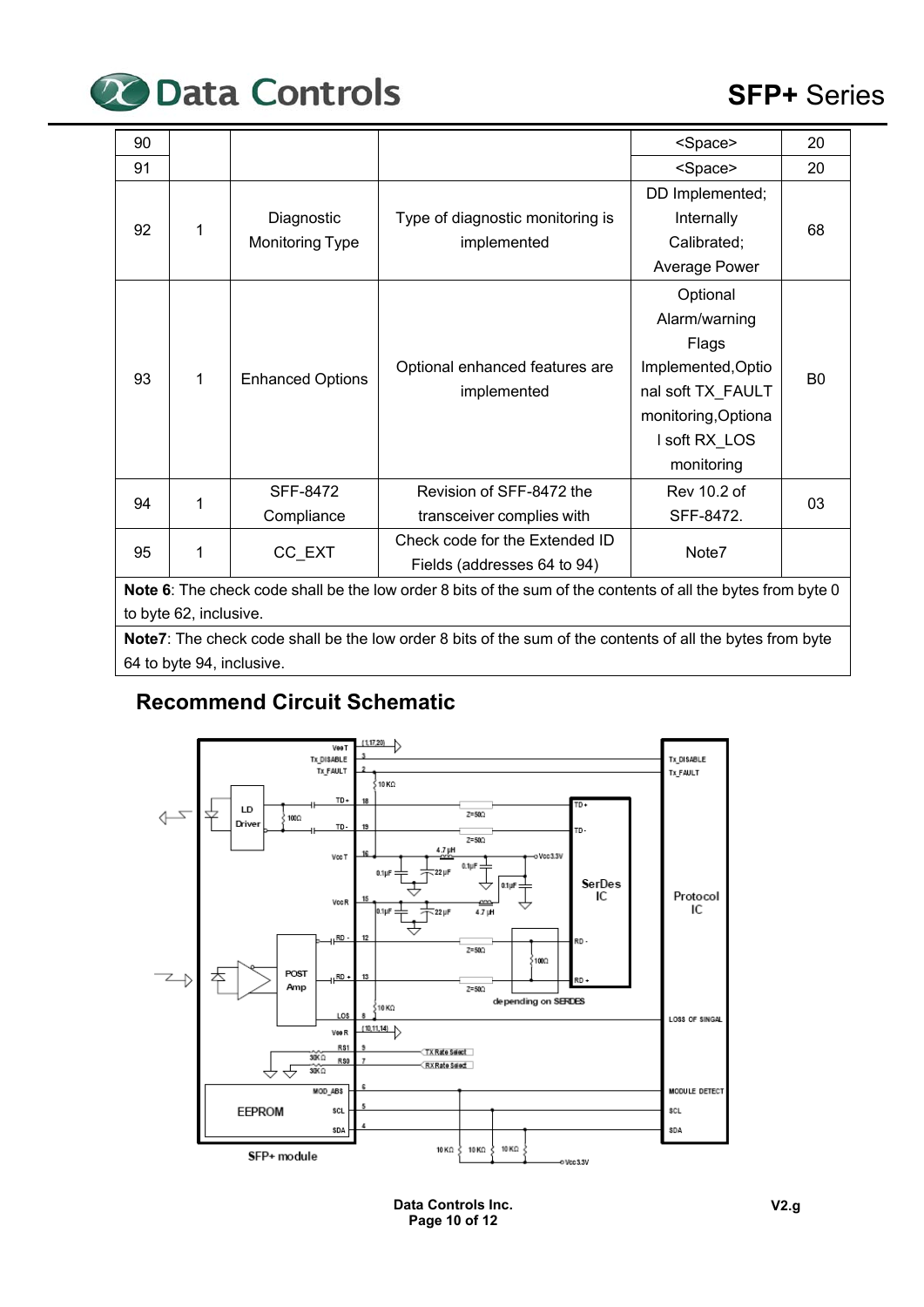

# **Mechanical Specifications**



\*This 2D drawing only for reference, please check with Data Controls Inc. before ordering

# **Eye Safety**

This single-mode transceiver is a Class 1 laser product. It complies with IEC-60825 and FDA 21 CFR 1040.10 and 1040.11. The transceiver must be operated within the specified temperature and voltage limits. The optical ports of the module shall be terminated with an optical connector or with a dust plug.

# **Obtaining Document**

You can visit our website:https://www.dci.jp

Or contact Data Controls Inc.. Listed at the end of the documentation to get the latest document.